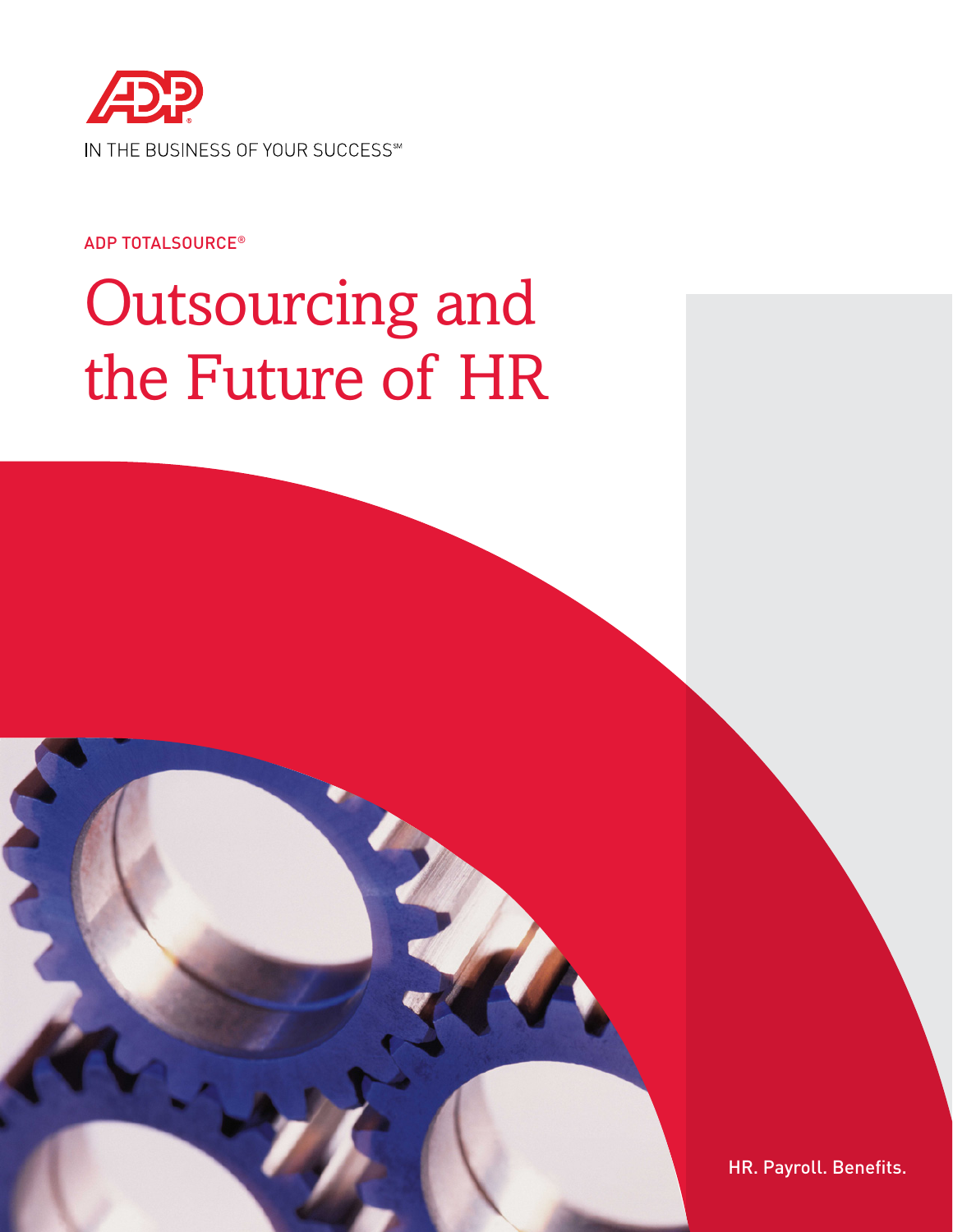#### The Current Climate: Business and Human Resources Challenges

A number of macro issues, including uncertainties in Europe and concerns over global economic growth, are currently impacting business sentiment. While many U.S. businesses continue to carefully manage their budgets, they're simultaneously looking to gain a foothold in the current market. This operational conundrum presents a unique challenge — especially in the HR environment— where employee retention and skill cultivation is key amid pressures to reduce costs.

The cloudy economic environment and shifting priorities are key influencers of current HR strategy, as businesses seek cost-effective ways to focus on core competencies, growth and talent management. Many companies have found that outsourcing some of their HR functions make these goals a reality. The trend in the business world today is no longer directed toward the simple acquisition of technology. Rather it's the prudent utilization of technology to support the trend toward furthering a company's "people agenda." Achieving a balance between up-front and ongoing costs and reaping the benefits of these investments by cultivating employee growth, is the ultimate target.

Among the main goals identified by HR departments, the most commonly cited include stabilizing costs, lowering their risks and increasing employee productivity.<sup>1</sup> In terms of the key advantages they saw by outsourcing certain HR functions, they highlighted alleviating their staff's administrative burden, the expertise provided by their external partners, meeting their compliance requirements and allowing their internal staff to focus more on core business and strategic issues.<sup>2</sup>

#### ADMINISTRATIVE AND REGULATORY BURDENS A THREAT TO GROWTH

Given an environment characterized by increased healthcare and employee benefits legislation, the overwhelming majority of employers report that employment regulations have grown more complex. The challenge for HR departments then becomes juggling increasingly burdensome administrative and compliance tasks with their strategic organizational objectives.

## 50% of companies expressed a lack of confidence in their ability to keep up with their regulatory requirements.

Source: ADP Research Institute. Competition, Cost Control & Compliance Strategies to Navigate a Changing HR World, 2011.

It is becoming essential for HR departments to offload administrative, technology and regulatory tasks that can be automated and/or outsourced to free up the resources needed for talent development. The National Association of Professional Employer Organizations (NAPEO) cites outsourcing as a way to "gain competitive advantage by reducing employee costs and enabling focus on core competencies" — exactly the goal that small and midsized companies are moving toward.

#### RELIEVING HR BURDENS WITH OUTSOURCING

The trend toward talent focus requires that HR departments surrender responsibility for administrative, technology and regulatory tasks that are labor intensive and offer little investment return. By doing so, it allows them to move forward with talent-centric, growthoriented initiatives. This offloading of HR burdens can result in the achievement of a more strategic, involved and profitable HR role. The Professional Employer Organization (PEO) model, for example, is a prime solution that offers relief from administrative and technology burdens, while allowing companies to still retain control over employees' day-to-day duties and activities. A PEO is ideal for small-to-midsized companies because it allows both the client and the PEO to share responsibility, thereby minimizing risk to the client. It also allows companies to tap into an "HR department" of seasoned compliance and HR experts, scalable technology that meets a company's changing needs and buying power to deliver robust and affordable HR and benefits solutions.

This report offers an overview of recent research into HR technology and its role in future growth. It also explores the role that outsourcing and PEO models play in providing the relief HR departments need from administrative and compliance burdens in order to focus more on talent management and development.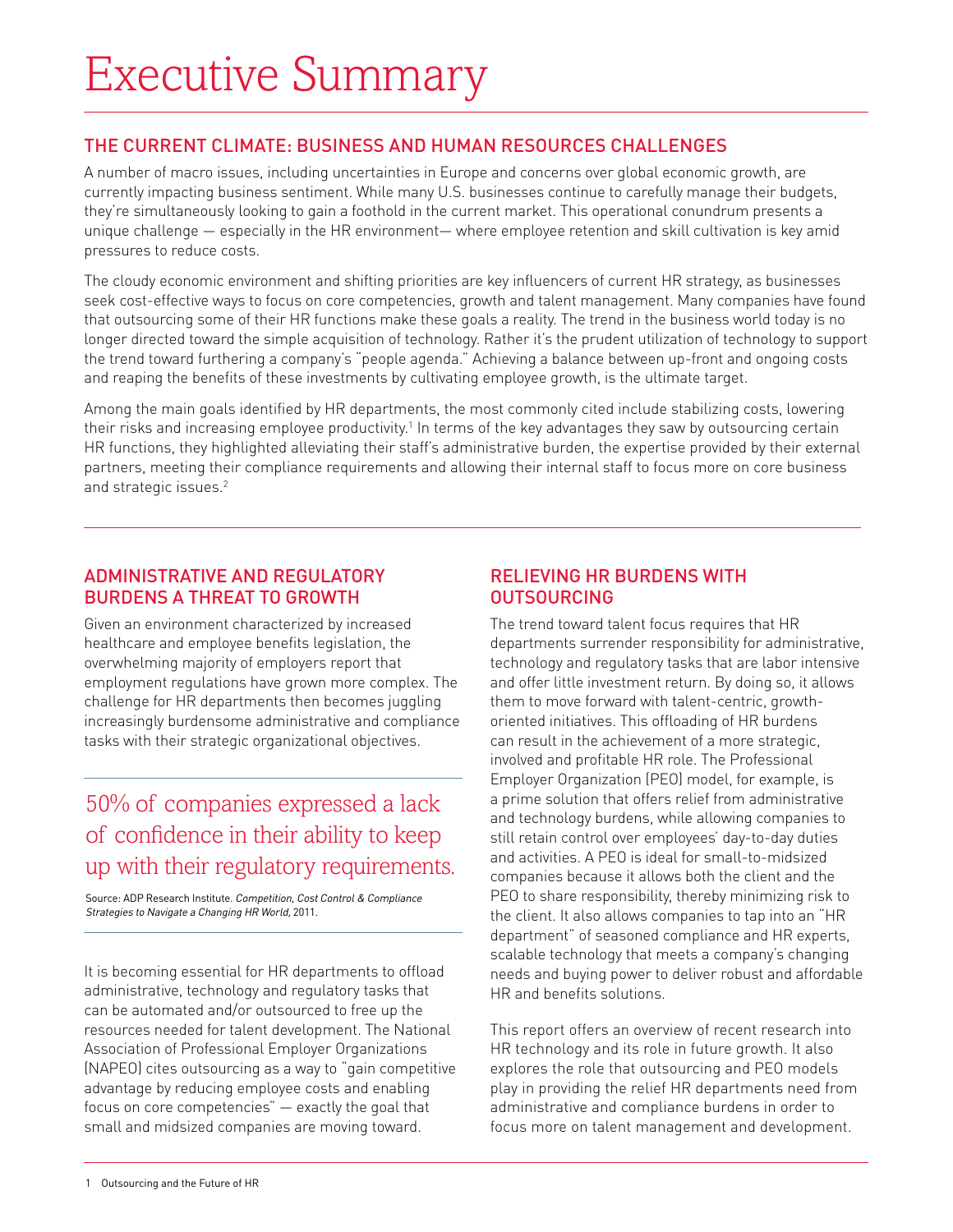# HR Technology Outsourcing Findings

#### THE SPOTLIGHT IS ON STRATEGY

Recent research indicates that companies are maintaining a strategy-heavy focus, as demonstrated by interest in employee and management self-service tools and a desire to offload administrative functions such as payroll, benefits, and compliance — along with certain HR technology-related needs — to outsourced providers.

#### Finding 1: Human Resources Technology Outsourcing Allows Businesses to Manage Expenses, Reduce Risks and Focus on Their "People" Goals to Drive Results



#### Survey findings demonstrate how companies can enjoy a variety of benefits by outsourcing their HR function

In a recent study, more than half of the responders expressed a lack of confidence in their ability to keep up with their regulatory requirements.3 With the anticipated increase in regulations over the next three years, addressing their HR compliance burden is expected to be an ongoing challenge. This demonstrates one of the most restrictive issues facing HR today. Outsourcing functions like compliance, benefits and payroll, for example, alleviates much of the strain caused by these multiplying and changing regulations. At the same time, it lessens the strains associated with integrating software and IT functions,

as companies have the flexibility to select the level of service to meet their current needs, and then adjust the service they receive as their company evolves over time. Organizations are then free to deliver what the business needs and wants: personnel development and talent and performance management support.

By offloading administrative and compliance tasks, HR is free to undertake the strategic steps necessary to move forward with performance and talent management, initiatives. One solution to relieve HR of the bulk of time-consuming administrative duties is a PEO. This co-employment model enables business owners to cost-effectively outsource the management of human resources, employee benefits, payroll, and workers' compensation — resource-intensive tasks that can prevent many businesses from reaching their objectives.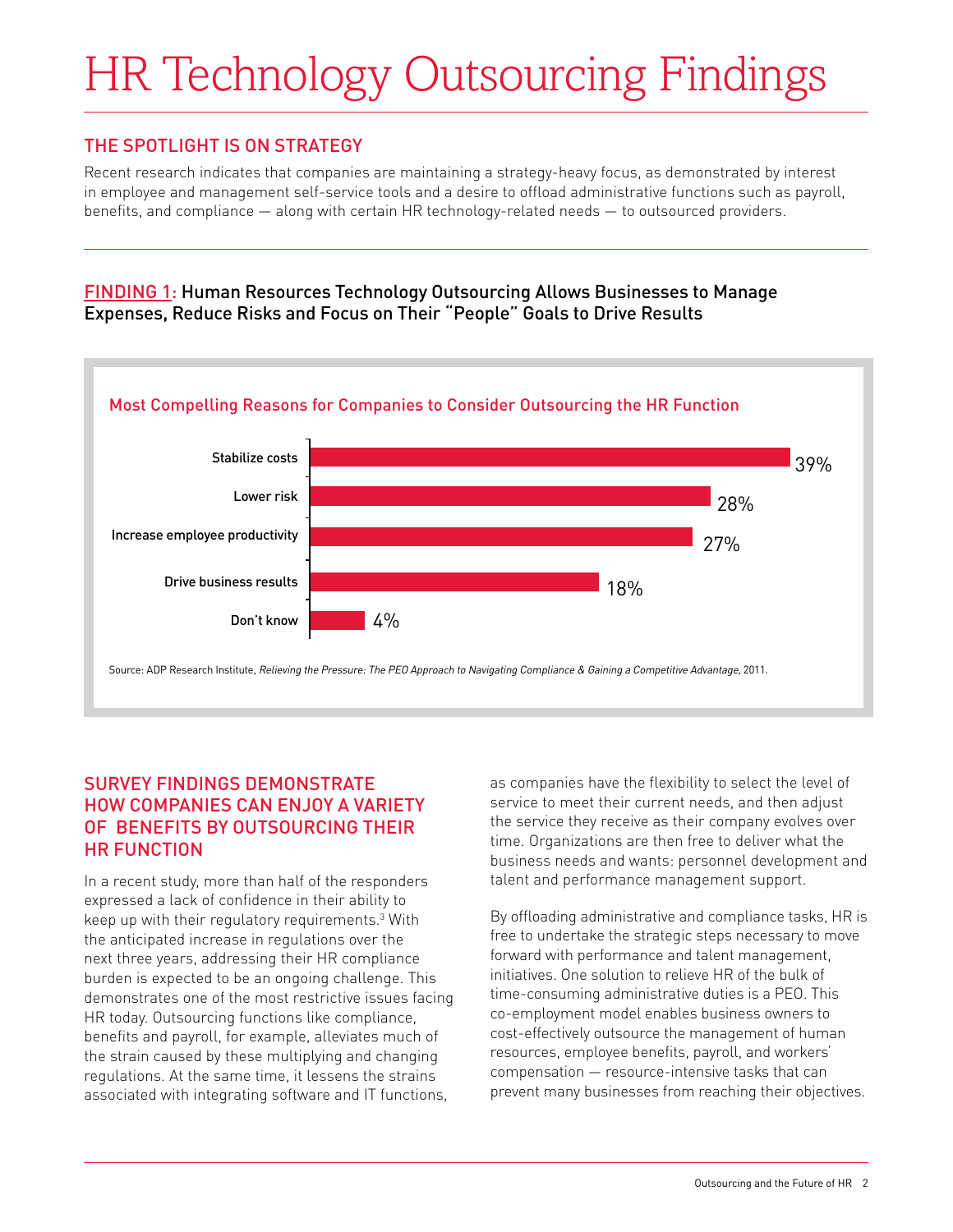#### Key Advantages of Outsourcing Certain Benefits Administration Functions



#### Finding 2: Macro Issues and Uncertainties Are Not Deterring Businesses from Investing in HR Outsourcing

Companies today face a host of macro and other economic uncertainties. In addition, one survey found that 60% of companies feel that the rising cost of employee benefits is the largest impediment to meeting their business goals—in fact, it is by far their largest concern.<sup>4</sup> Yet, most companies are not cutting back on their HR spending. From 2004 to 2007, HR outsourcing grew roughly 25- 30% a year. After falling to single-digit growth during the Great Recession, HR outsourcing is projected to grow approximately 16% a year over the next five years.5 Another study found that the confidence level among HR suppliers is high, as 73% said they were much more confident or slightly more confident regarding outsourcing opportunities in the first quarter of 2012 versus a year ago.<sup>6</sup> This confidence is being driven, in part, by companies' needs to reduce costs and improve their bottom lines.

Outsourcing offers the benefit of offloading IT needs and administrative burdens to have a more efficient, talentfocused HR operation. Fixed costs are converted into variable costs, opening the door for businesses to invest in promoting growth through efforts that include talent development and performance management. Benefits seen in the long-term are worth the investment, as shown by the high rate of satisfaction reported by companies that have turned to outsourcing. According to one study, 91% of large companies and 80% of midsized companies said that outsourcing some or all of their benefits administration/HR functions provided real value for their organizations.<sup>7</sup>

#### Finding 3: Employee and Manager Use of HR Technology Is Expanding, Allowing for Improved Accuracy, Growth and Effectiveness

Businesses continue to experience positive results from their HR technology investments and outsourcing initiatives. Resources formerly tied up in administrative, regulatory, and IT endeavors are now free to focus on people rather than processes. Employees continue to utilize self-service HR functions, as they have been implemented by 79% of companies in the U.S. In addition, another 15% of companies are expected to implement self-service by the end of 2012.<sup>8</sup> A further trend is seen in employees' ability to manage their own growth and development — another important step toward meeting strategic HR goal trends in the future.

On the management side, routine tasks such as applicant tracking, on-boarding and employee development can be streamlined via integrated MSS (manager self-service) tools, thus freeing up HR resources to focus on more tangibly profitable avenues. MSS has been praised for its ability to improve accuracy and efficiency, alleviating the workload for HR, administrative staff and managers when implemented and utilized appropriately. Timeconsuming administrative processes can be a major roadblock when it comes to forward business growth, but solutions such as PEOs can be a major contributor to improving operational efficiencies while, at the same time, increasing employee satisfaction and reducing operating costs.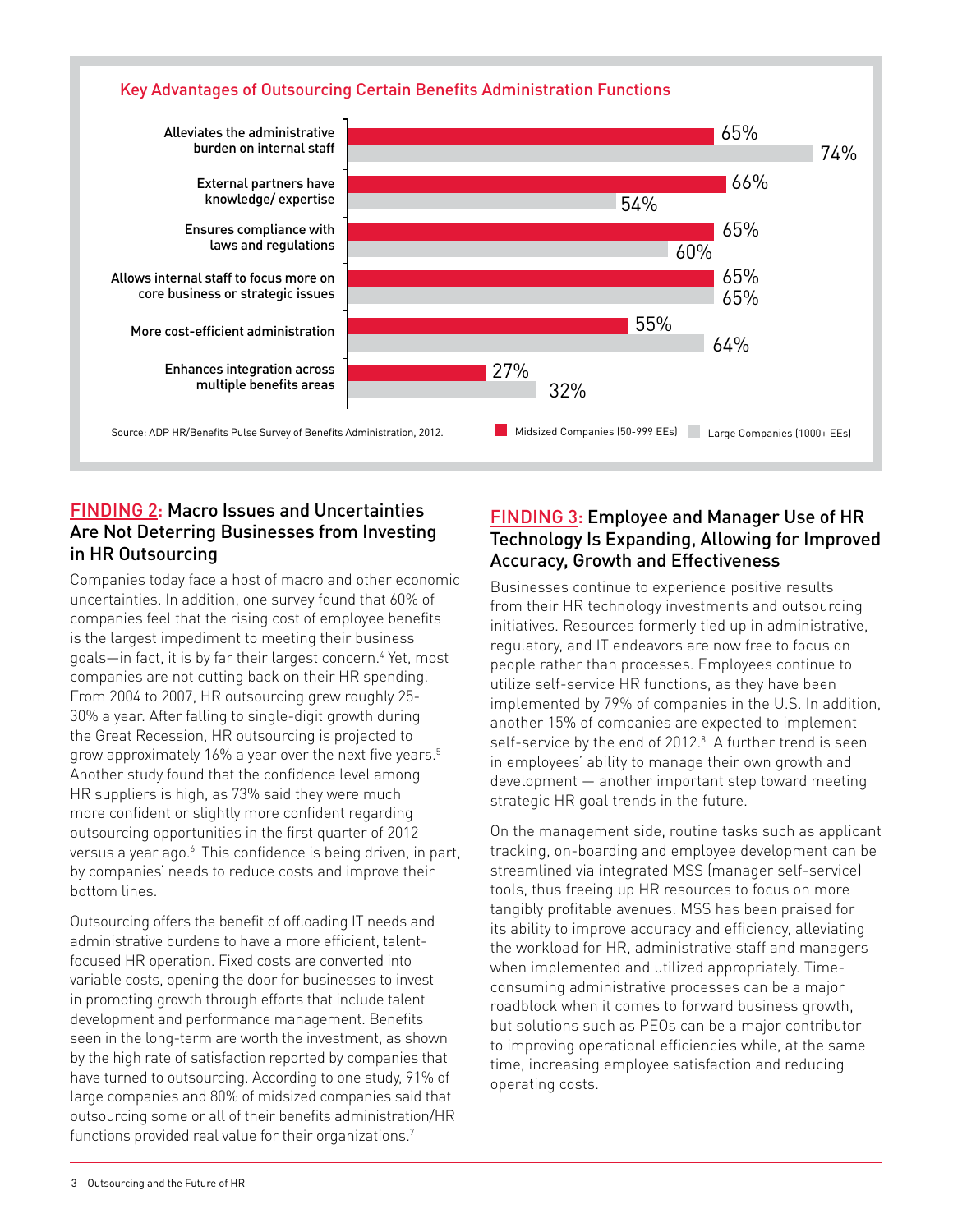#### RETURNING THE FOCUS TO CORE ORGANIZATIONAL COMPETENCIES

Alleviating the administrative burden on their internal staff and drawing on the knowledge and expertise of external partners were key benefits cited for outsourcing certain administrative functions.<sup>9</sup> It stands to reason, as outsourcing then allows HR to move forward with strategic organizational initiatives that deliver greater value and drive bottom-line growth.

In addition, HR outsourcing helps combat rising expenses — a concern for many in this economic climate, by allowing businesses to convert fixed costs into variable costs and invest greater capital in revenuegenerating and growth-promoting activities, like talent development. Research confirms that HR outsourcing also provides companies with the ability to gain access to experienced and knowledgeable professionals, as well as state-of-the-art technological solutions to improve customer service and enable HR to deliver greater overall value to the organization. In fact, roughly nine out of ten large companies and eight out of ten midsized companies found value in outsourcing certain HR benefits administration functions.10

#### LOOKING FORWARD

Developing and nurturing core business competencies is the key business trend. However, this still requires a focus on cultivating employee development and performance. With budget constraints making hiring more administrative and IT staff prohibitive, outsourcing is an ideal solution when it comes to both technology and staffing. That's because companies have the flexibility to choose only the support and IT systems that are tailored to address their unique requirements.

For companies and HR departments that seek to return the focus to their core processes, PEO solutions can help relieve administrative and regulatory burdens, allowing more effort to be expended on strategic initiatives. Affordable outsourcing opportunities have the ability to significantly reduce operating costs and streamline business operations, paving the way for growth and competitive gains.

ADP's Professional Employer Organization (PEO), TotalSource®, provides employers with a comprehensive Human Resources outsourcing solution that helps reduce the costs and complexities related to employment and human resources management. ADP's integrated PEO services enable employers to deal with the costs, complexities, and administrative burdens of human resources and employment management. For more information, contact your ADP TotalSource representative at 800-HIRE-ADP and visit www.adptotalsource.com.

<sup>1, 3, 4</sup> Source: ADP Research Institute, Relieving the Pressure: The PEO Approach to Navigating Compliance & Gaining a Competitive Advantage. 2011. <sup>2</sup> Source: ADP HR/Benefits Pulse Survey of Benefits Administration, Benefits Administration: Should You Outsource or Manage In-House? 2012.<br><sup>5</sup> Source: Nexstep.com, HR Outsourcing Trends 2o12: A Primer. 2012.

<sup>6</sup> Source: NelsonHall, 2011: HR Outsourcing Market Forecast: 2011-2015.

<sup>7, 9, 10</sup> Source: ADP HR/Benefits Pulse Survey of Benefits Administration, Benefits Administration: Should You Outsource or Manage In-House? 2012. Large companies defined as those with 1,000+ employees. Midsized companies defined as having 50-999 employees.

<sup>8</sup> Source: Towers Perrin: 2011 – 2012 HR Service Delivery and Technology Research Report. 2011.